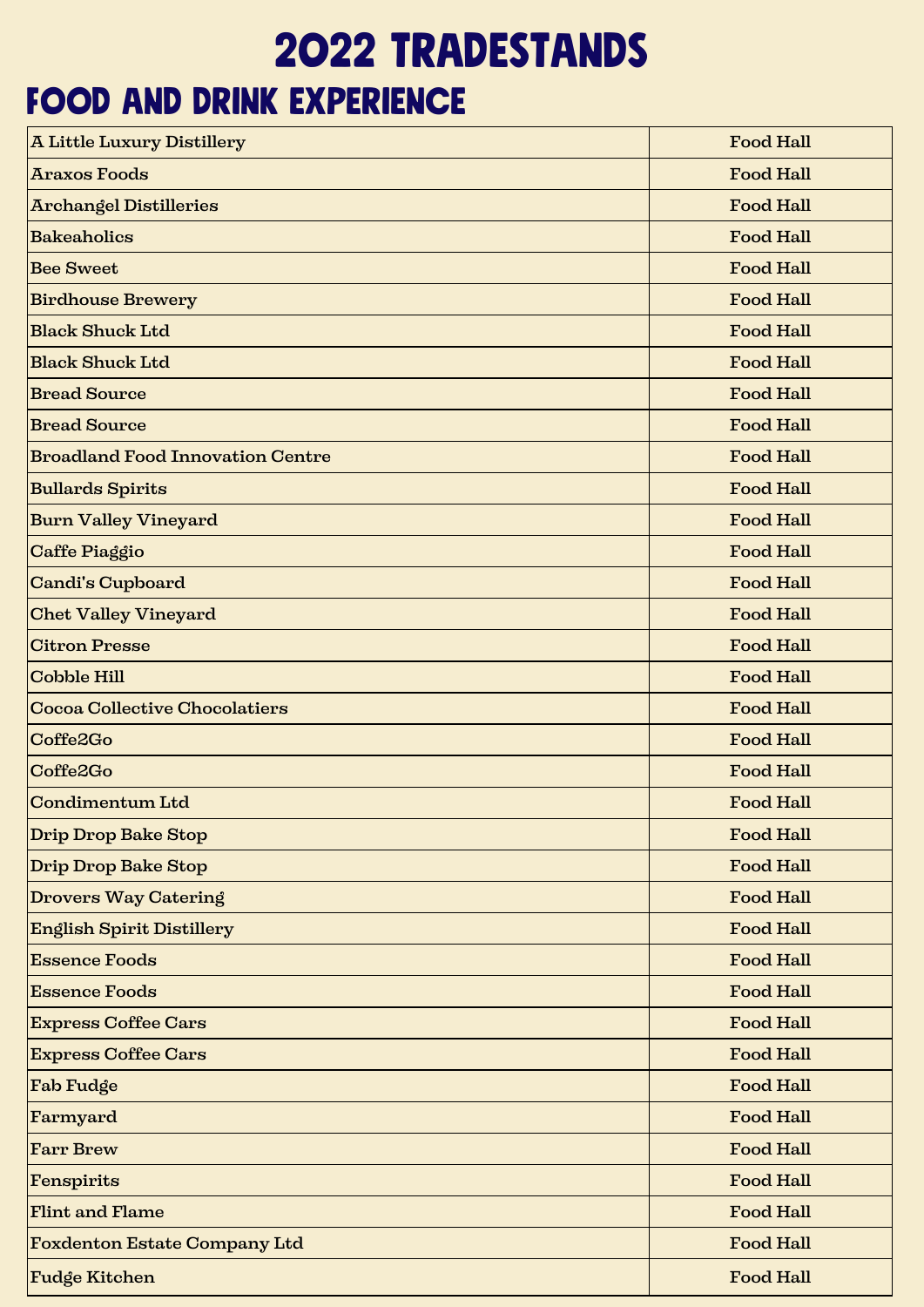## food and drink experience

| <b>Garden Preserves Ltd</b>        | <b>Food Hall</b> |
|------------------------------------|------------------|
| <b>Grumpy Panda</b>                | <b>Food Hall</b> |
| <b>Heart of Suffolk Distillery</b> | <b>Food Hall</b> |
| <b>Heather's Kettle Corn UK</b>    | <b>Food Hall</b> |
| Heygate Farms Swaffham Ltd         | <b>Food Hall</b> |
| Heygate Farms Swaffham Ltd         | <b>Food Hall</b> |
| <b>Hilton Macarons</b>             | <b>Food Hall</b> |
| <b>Home Farm Gin</b>               | <b>Food Hall</b> |
| <b>Hot Star Honey</b>              | <b>Food Hall</b> |
| <b>Ian Macleod Distillers</b>      | <b>Food Hall</b> |
| <b>J&amp;S Artisans</b>            | <b>Food Hall</b> |
| <b>J&amp;S Artisans</b>            | <b>Food Hall</b> |
| <b>Johnson's Toffees</b>           | <b>Food Hall</b> |
| Kindfood                           | <b>Food Hall</b> |
| Lifetime Of Chocolate              | <b>Food Hall</b> |
| <b>Limetree Pantry Foods</b>       | <b>Food Hall</b> |
| Marsh Pig                          | <b>Food Hall</b> |
| Meatsmiths Ltd                     | <b>Food Hall</b> |
| <b>Meatsmiths Ltd</b>              | <b>Food Hall</b> |
| <b>Missolives</b>                  | <b>Food Hall</b> |
| <b>Missolives</b>                  | <b>Food Hall</b> |
| Moco Kitchen                       | <b>Food Hall</b> |
| Munchy Seeds                       | <b>Food Hall</b> |
| Neal's Yard Dairy                  | <b>Food Hall</b> |
| <b>Nick's Olives</b>               | <b>Food Hall</b> |
| Nidnoggr Mead Co                   | <b>Food Hall</b> |
| Norfolk Jar Kitchen                | <b>Food Hall</b> |
| Norfolk Raider Cider Ltd           | <b>Food Hall</b> |
| <b>Norfolk Rum</b>                 | <b>Food Hall</b> |
| Norfolk Tea Co                     | <b>Food Hall</b> |
| Norwich Porridge                   | <b>Food Hall</b> |
| Old Rectory Preserves Ltd          | <b>Food Hall</b> |
| <b>Olive Corner</b>                | <b>Food Hall</b> |
| <b>Olive Corner</b>                | <b>Food Hall</b> |
| <b>OliveOlive</b>                  | <b>Food Hall</b> |
| Punjaban Ltd                       | <b>Food Hall</b> |
| <b>Riverford Organic Farmers</b>   | <b>Food Hall</b> |
| Rose Cottage Pantry                | <b>Food Hall</b> |
| Rose Cottage Pantry                | <b>Food Hall</b> |